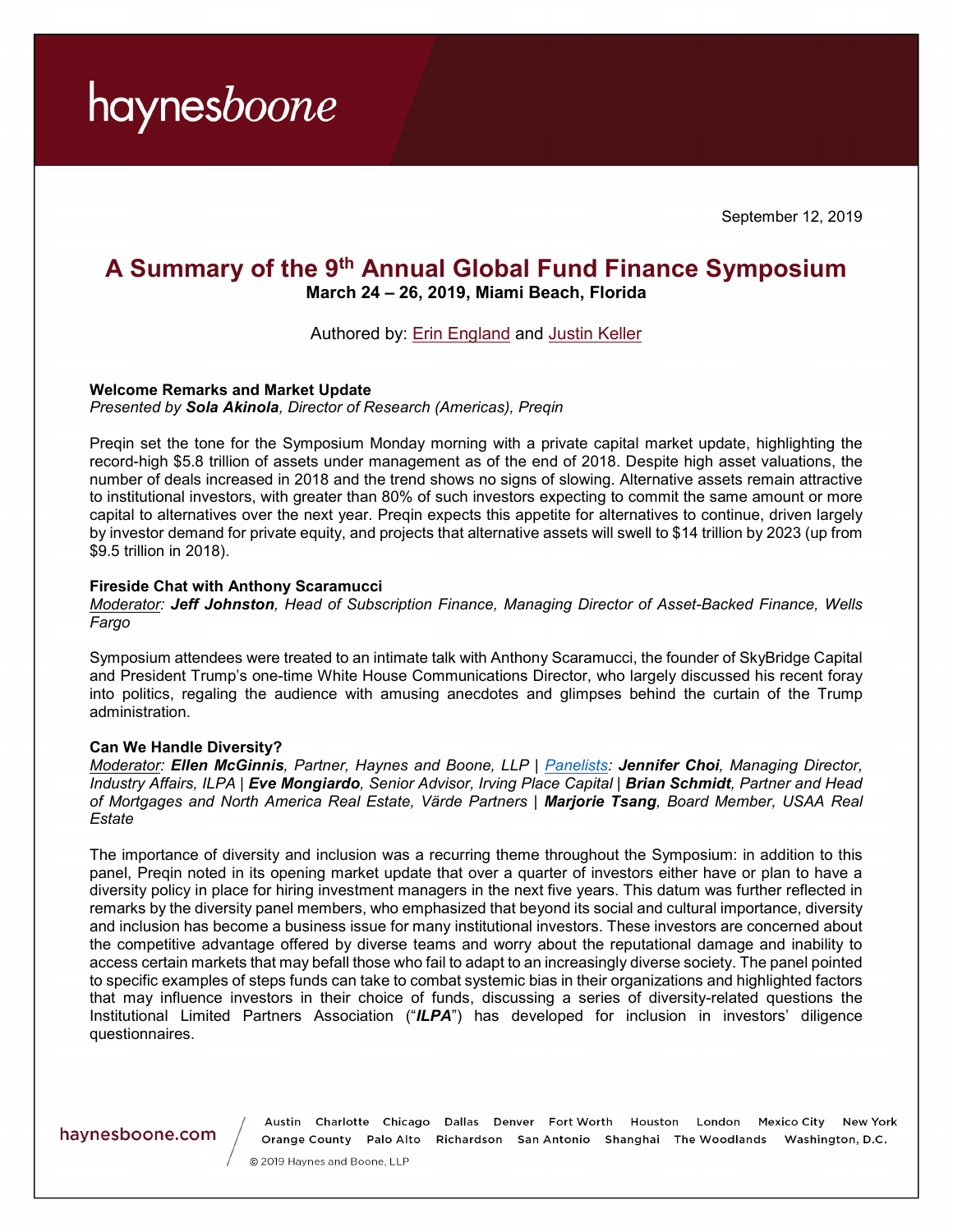#### **Regulatory and Legal Update**

*Moderator: Alistair Russell, Partner, Carey Olson | [Panelists:](https://www.fundfinanceassociation.com/global-conference/speakers/) Ed Balough, COO and CFO, Ridgemont Equity Partners | Steve Jacoby, Partner, Clifford Chance | Wes Mission, Partner, Cadwalader, Wickersham & Taft | Vassiliyan Zanev, Partner, Banking & Finance, Loyens & Loeff*

While fund general partners convened for a private round table, the rest of the attendees enjoyed another market update, this one focused on regulatory and legal issues. For fund managers or general partners ("*GPs*"), issues in U.S. regulation are a primary concern, so the focus of this panel was on issues of clear importance to the Securities and Exchange Commission (the "*SEC*"): disclosure and fund performance. With respect to disclosure, the SEC has not aggressively pursued GPs for failing to disclose information generally. Specifically, with respect to subscription secured credit facilities ("*subscription lines*"), the SEC appears to be content with the level of disclosure commonly provided to investors—that is, that the fund intends to utilize a subscription line and that the net internal rate of return ("*IRR*") will be greater with the subscription line than without. The panel addressed ILPA's 2017 list of best practices for investors with respect to subscription lines, and suggested that on the whole, the GP community is supportive of these recommendations. The ILPA recommendations came at a time of increased media scrutiny of subscription lines, but the panel opined that contrary to the alarms raised by some of these reports regarding the potential for abuse of the subscription line to artificially boost fund metrics—namely, IRR there is no evidence that any recent funds are abusing these facilities. Rather, they have served as a helpful and efficient cash management tool. For lenders, vigilant due diligence remains a chief concern, and lenders and their counsel need to be alert to potential new issues arising in side letters between investors and the fund. For example, side letters are increasingly placing requirements on GPs with respect to capital call notices that may prove difficult for a lender to uphold should that lender ever need to exercise its rights under the credit agreement to issue a capital call in a GP's stead. A key takeaway for lenders was the importance of fulsome communication and cooperation between the fund's counsel and lender's counsel early in the process—prior to execution of any side letters—so that potential issues can be identified and resolved.

#### **A Subscription Finance Debate**

*Moderator: Anthony Pirraglia, Partner, Loeb & Loeb LLP | [Panelists:](https://www.fundfinanceassociation.com/global-conference/speakers/) Charles Inkles, Managing Director, Santander Bank | Howard Matlin, Managing Director, Partner & CFO, Kelso & Company | Paul Roder, Partner, Moses & Singer LLP | Anna-Lise Wisdom, Partner, Appleby*

This panel, billed as a subscription finance debate, was less of a debate and more of an agreeable discussion about the types of risks and potential issues lenders may face in this space. The panelists identified the primary legal risks associated with subscription lines, relating to perfection of the lenders' security and various issues that can arise with respect to the limited partnership agreement ("*LPA*") of the fund. A key takeaway was the importance of engaging lender counsel early, so that potential issues affecting the lenders' interests with respect to the LPA can be identified and resolved early in the fund's life. From a GP perspective, early engagement with lenders and lenders' counsel can help to limit revisions to the LPA after investors are involved, which can cut down on friction with the limited partners. The panel also addressed issues that can arise with respect to lenders' exercise of their rights under the credit agreement. For instance, the panelists discussed capital calls following an event of default, in particular the question of who makes that first capital call between the GP and the lender. The consensus was that generally the presumption is that the GP will make the initial capital call following an event of default, but it will depend on the particulars of the relevant agreement. The panel's discussion highlighted the importance of making sure lenders have the practical ability to make capital calls if required to step in for a GP, with one panelist questioning whether lenders actually possess the information, access, and knowledge required to issue the call. Finally, the panel discussed the typical features and particular difficulties associated with umbrella facilities, which cover multiple funds or fund families with a common sponsor, and noted the structural challenges inherent in these facilities as well as the added difficulty KYC diligence presents in this context.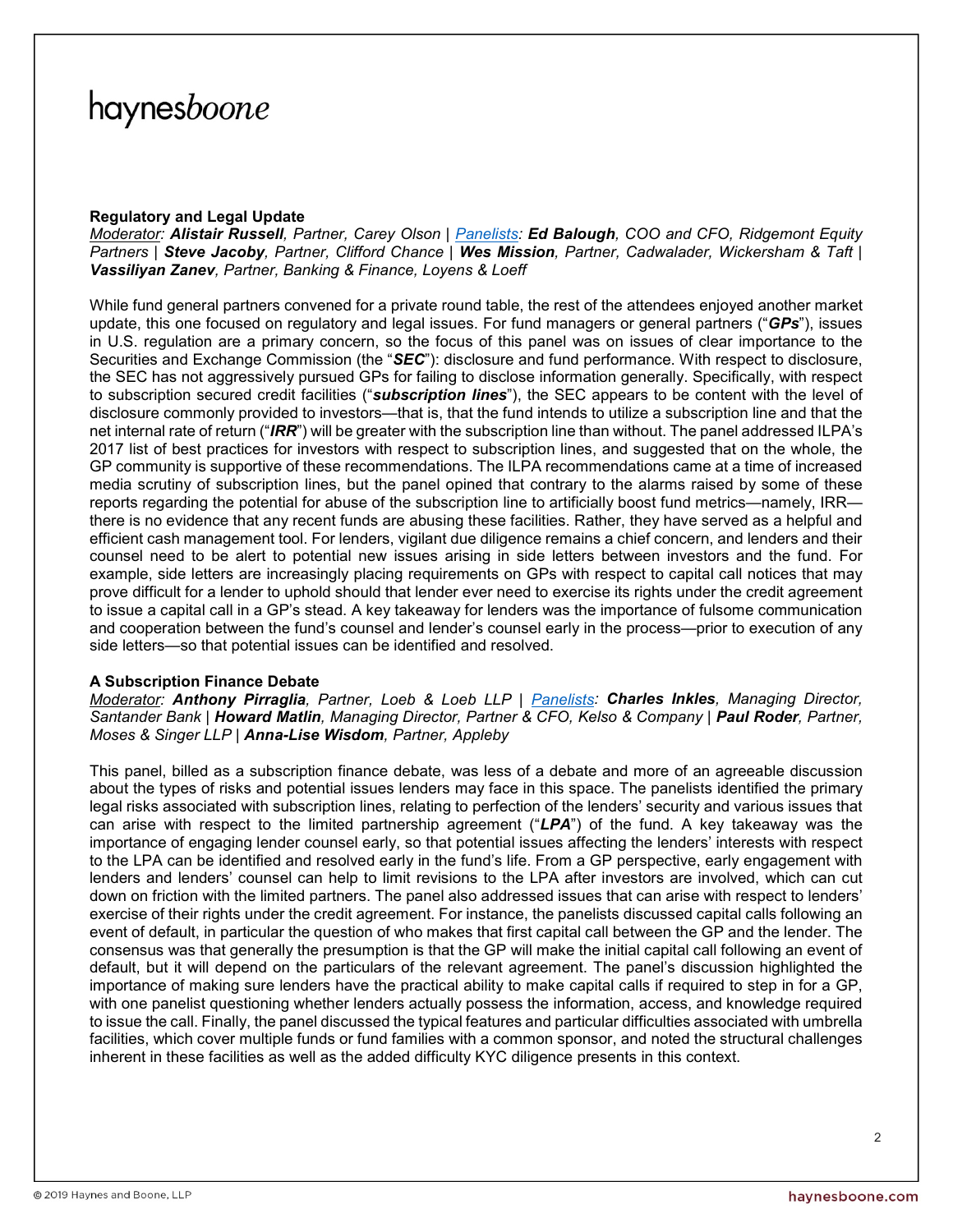#### **FX Panel**

*Moderator: Shaun de Jesus, Managing Director, Corporate Rates & FX Solutions, Wells Fargo | [Panelists:](https://www.fundfinanceassociation.com/global-conference/speakers/) Rob Cammilleri, Executive Director, Financial Institutions Group, North America, Commonwealth Bank of Australia | John Hastings, Advisor, HarborVest Partners | Phil Kim, Director, KKR & Co. Inc. | Matt Klein, Managing Director, Global Head – Global Markets, Hudson Advisors*

The FX panel was slated to cover four main topics during its hour upon the stage: general approaches to foreign exchange and rate risk management, keys to managing the banking relationship, keys to managing hedge advisors and the role of technology in risk management. Unfortunately, the forty-five minutes proved too brief a time, and attendees were left untutored on the role of technology in risk management. Each of the fund sponsors represented on the panel divulged its approach to mitigating rate risk, but the two central themes were (1) the importance to the funds of a conservative posture and (2) the need to follow a specific process for entering into any derivatives. The panel was notably risk averse and commented on increasing FX volatility in light of global tensions and anticipation of Brexit. Panelists highlighted the importance of methodically identifying and quantifying risks and of developing a hedging strategy accordingly, remaining conservative in light of the uncertainty inherent in this process. Next, each of the panelists commented on the importance of the banking relationship to managing rate risk. One panelist noted that for each deal, his fund lets its bank know the extent of the rate risk the fund would like to hedge and ultimately relies on the bank to help obtain the best rates and educate the fund team. Another panelist revealed that his fund employs a set framework for evaluating each transaction and sends this framework to the banks with which the fund is familiar in order to determine which of these banks can execute the plan. Yet another panelist divulged that his fund works with its dedicated lenders and asks these lenders to take a holistic view of its trades, considering pricing as a portfolio rather than on a trade-by-trade basis. Finally, as the panel's time ran out, each of the panelists disclosed that each of their funds employs hedge advisors, in particular for large, sophisticated transactions, which allows the funds to verify pricing and ensure complicated deals are structured appropriately.

#### **Real Assets – RE, Infrastructure & Energy**

*Moderator: Mark Levitt, Managing Director and COO, Global Infrastructure Partners [| Panelists:](https://www.fundfinanceassociation.com/global-conference/speakers/) Julia Issembert, Managing Director, Prospect Ridge | Jonathon Laurie, Head of Infrastructure & Real Assets North American Finance Team, Macquarie Group | Keenan McBride, Vice President, Morgan Stanley | Stan Mullikin, Managing Director, Crow Holding Capital Real Estate | Peter Vermette, Managing Director, Goldman Sachs*

This panel provided an update of the market for private investment in real estate, infrastructure, and energy, offering perspectives ranging from GPs to investors to lenders on trends in the current market and challenges presented by these trends for each participant. To set the tone for the discussion, the moderator recalled the data shared during Preqin's market update and noted that while investment in alternative assets continues to increase, the rate of growth in infrastructure and other real assets is outpacing the growth in alternative assets as a whole. One of the results of this increased investment, noted the GPs on the panel, is that it is increasingly difficult to find deals. At the same time that funds are beginning to see returns decline, especially in the middle-market, investor expectations remain high. As a result, funds are being forced to work harder to find new opportunities: to look at a broader range of assets, to expand into geographical areas that haven't been as developed, and to consider the ways technology can reshape what falls within the category of "infrastructure." In this environment, it is important for GPs to work a little harder, especially focusing on relationships with investors. The panelists expect that the next few years will look similar to the past few years: there will be pockets of illiquidity but, in general, more liquidity than not. And while good deals will remain difficult to find, opportunities will still exist for enterprising managers. The chief concerns of the GPs on the panel was with the effect of increased capital and fewer good assets to invest in and with knowing when to sell, correctly gauging how much more value can be added before doing so. From the subscription lender's perspective, the state of the market increases the importance of being vigilant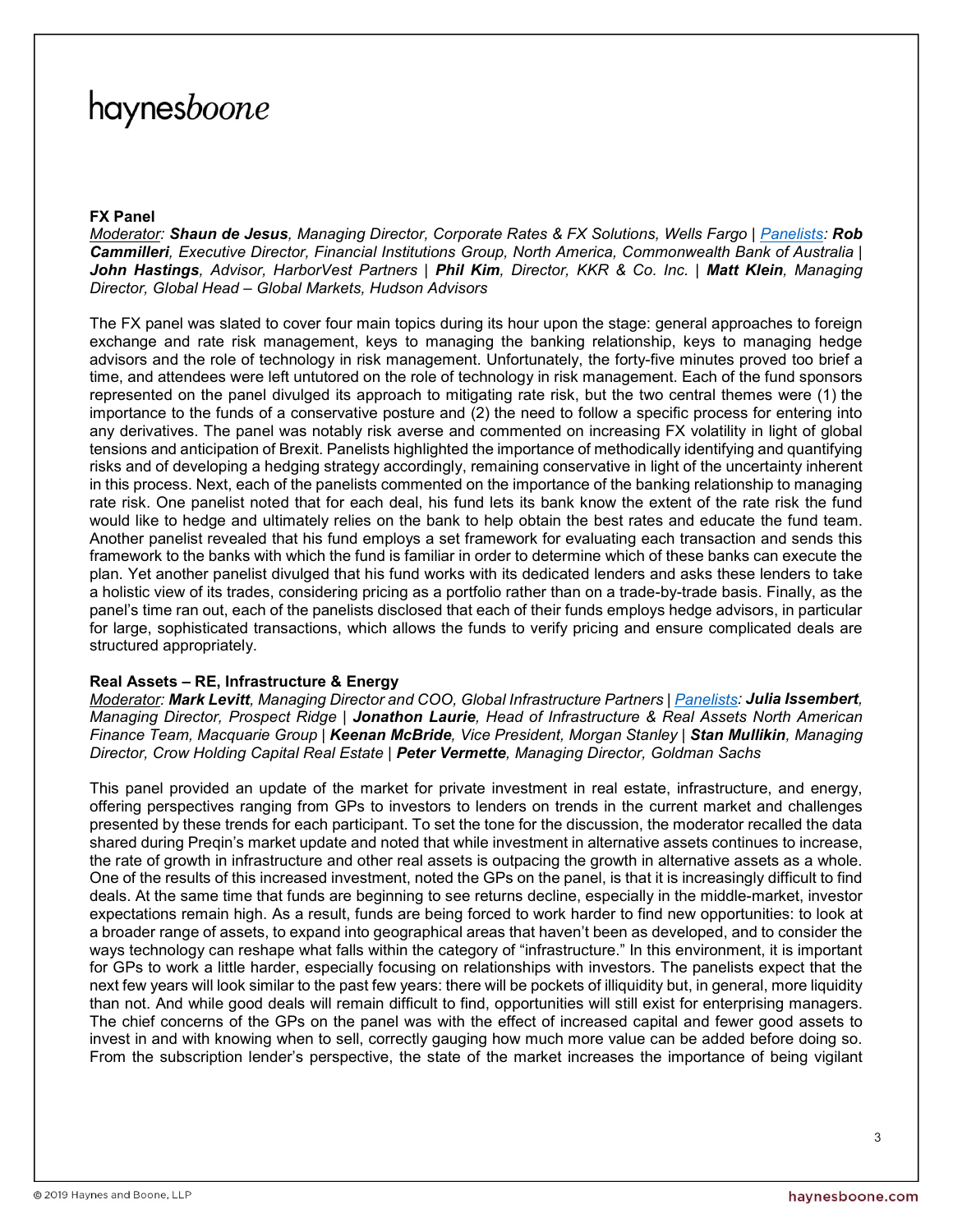about managers chasing opportunistic deals and using too much leverage, of underwriting the GPs and investors and of understanding assets, the jurisdictions and the GPs' strategies for pursuing value.

#### **Private Credit Panel**

*Moderator: Nick Jordan, Managing Director, CIBC | [Panelists:](https://www.fundfinanceassociation.com/global-conference/speakers/) Sarah Elliott, Director – Client Coverage, Funds, North America, National Australia Bank | Walt Jackson, Head of Direct Lending Platform, ONEX Credit | Jean Joseph, Managing Director, Owl Rock Capital Partners | William Maier, Senior Portfolio Manager, Avenue Capital Group*

Echoing many of the other panels' assessments of their segments of the market for private capital, the panel on private credit opened by noting that the market for private credit has tripled in size over the last five to ten years. The panelists were optimistic about the future of this sector and expect fundraising for private credit funds to increase in coming years. Discussing growth in private credit, the panel pointed to financial regulation following the global financial crisis as a significant contributor to the increase in non-bank lenders. Other contributing factors include the fact that as private credit becomes more established, the risk tolerance of funds to the sector has increased and investors have begun to view private credit as a distinct asset class. Compared with private equity, the private credit market is still in its early stages. In the coming years, the panel identified a few obstacles facing the sector, including lower returns as competition increases and spreads compress, credit quality deterioration in connection with a potential recession, and increased regulation. In view of these obstacles, the panel suggested that successful credit funds will be those that focus on borrowers with positive track records and companies in less cyclical industries.

#### **Awards and Closing Remarks**

As the first full day of the Symposium wound to a close, the Fund Finance Association presented [awards](https://www.fundfinanceassociation.com/awards/) to two recipients in recognition of their contributions to the industry: Kate Downey, head of Fried Frank's European Private Equity Funds Practice, received the 2<sup>nd</sup> Annual Dee Dee Sklar Women in Fund Finance Award, and Tim Powers, managing partner of Haynes and Boone, LLP, received the 2<sup>nd</sup> Annual Julian Black Contribution to the Industry Award.

#### **ILPA Panel**

*Moderator: Ann Richardson Knox, Partner, Mayer Brown LLP | [Panelists:](https://www.fundfinanceassociation.com/global-conference/speakers/) Jennifer Choi, Managing Director, Industry Affairs, ILPA | Patricia Lynch, Partner, Ropes & Gray | Peter Song, Managing Director, The Blackstone Group L.P.*

In the summer of 2017, ILPA released guidelines for limited partners raising a series of potential concerns regarding funds' use of subscription lines. These guidelines served as the central organizing theme of the ILPA panel, as the panelists discussed why and how the guidelines were developed in addition to the effect of their issuance. ILPA's focus in issuing its guidance was on encouraging transparency with respect to the use of sublines. The panelists suggested that funds sufficiently disclose to their limited partners the funds' use of subscription credit lines. Finally, the panelists agreed that the ILPA-required disclosures have not limited the use of sublines, nor are they expected to.

#### **Syndication Panel**

*Moderator: Terry Hatton, Managing Director & Group Head, MUFG Union Bank, N.A. | [Panelists:](https://www.fundfinanceassociation.com/global-conference/speakers/) Sammy Asoli, US Head of Financial Sponsors, Lloyds Bank | Michael Furman, Vice President, SMBC | Kevin McLeod, Senior Managing Director, Cerberus Capital Management, L.P. | Tom Nowak, Managing Director, Bank of America Merrill Lynch*